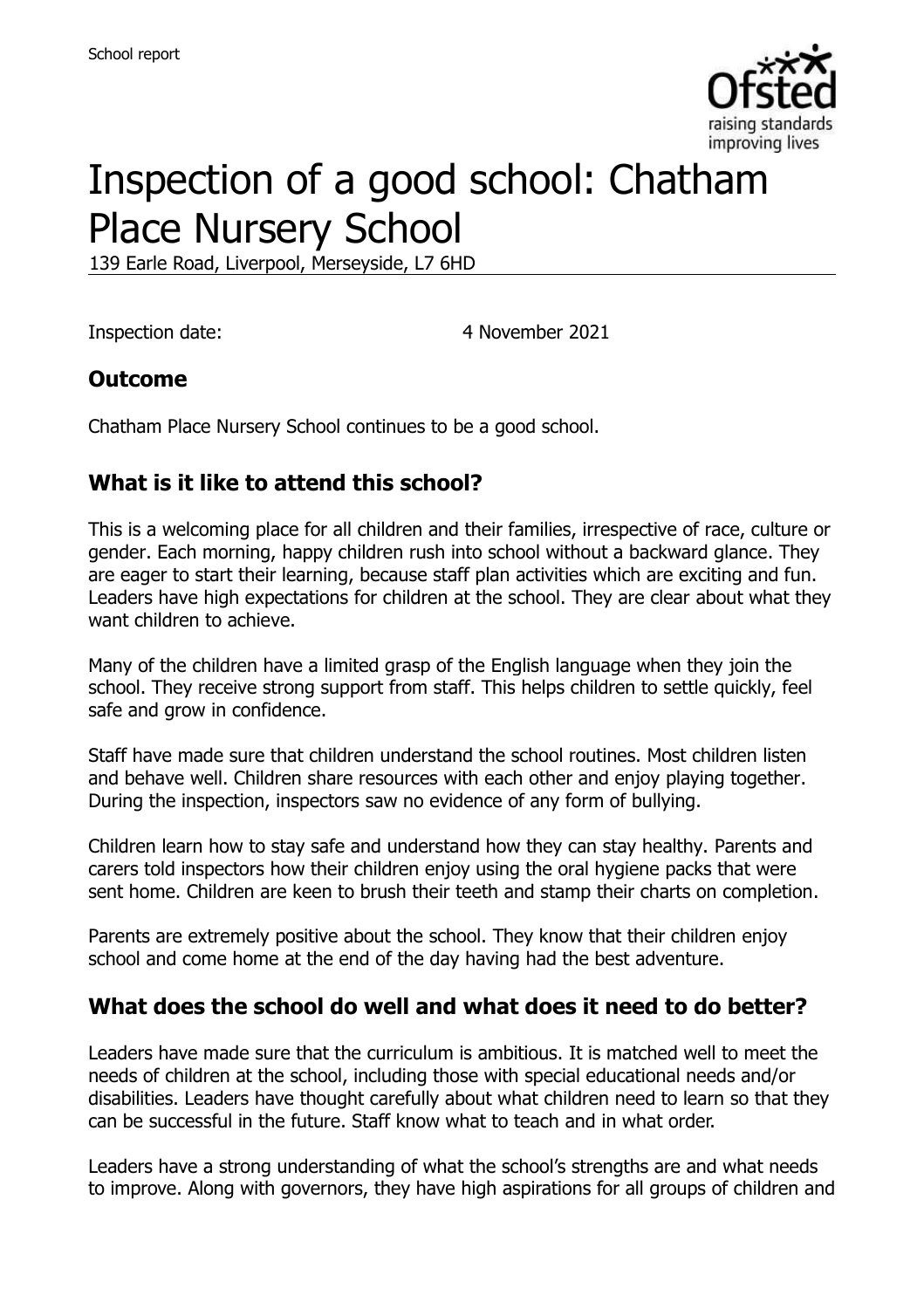

their families. By the time children leave the school, they are well prepared for the next stage in their education.

Staff know how young children learn and develop. They have strong subject knowledge and plan activities that are matched well to children's next steps. Activities are fun and interesting. They capture children's imagination and excite them in their learning.

Developing a love of books and encouraging children to read is a key priority for the school. Story time is a focal point of the session, and children look forward to it. Staff carefully select texts to use across the curriculum. When staff share stories with small groups, other children stop, watch, then decide to listen as well. The teaching of phonics starts as soon as children arrive at the school. Staff check how well children are achieving and provide extra support if they need to catch up. Leaders share information to help parents support children's reading at home.

Across the indoor and outdoor environments, staff make sure that they take every opportunity to develop children's language and communication skills. Staff are skilled in helping children to learn new words and to respond in sentences. Interesting and exciting activities are available for children to experience. Children are busy and engaged. This means that there is little disruption to their learning. However, on occasions, staff do not provide as many opportunities within the environment as they could, to help develop and deepen children's early reading and mathematics knowledge while they play.

Leaders provide many opportunities to develop children's understanding of the world around them. Children learn about different faiths and cultures. They celebrate festivals and family events. Children enjoy visits to local shops, parks and the nearby school where they take part in sports lessons. They also experience trips further afield to museums, zoos and farms.

Staff are proud to work at the school. They feel valued and work well as a team. Staff said that leaders and governors listen to them and are sensitive in regard to the amount of work the staff are given.

#### **Safeguarding**

The arrangements for safeguarding are effective.

There is a strong culture of safeguarding. Leaders have made sure that the safety of children is a priority. All staff know that it is their responsibility to keep children safe. Staff know children and their families. They are well trained and know what signs to look for if they have concerns about a child.

Leaders are vigilant and work well with other agencies. They act quickly if they have concerns, to make sure that children and their families receive the support they need. Parents said that their children are safe and happy.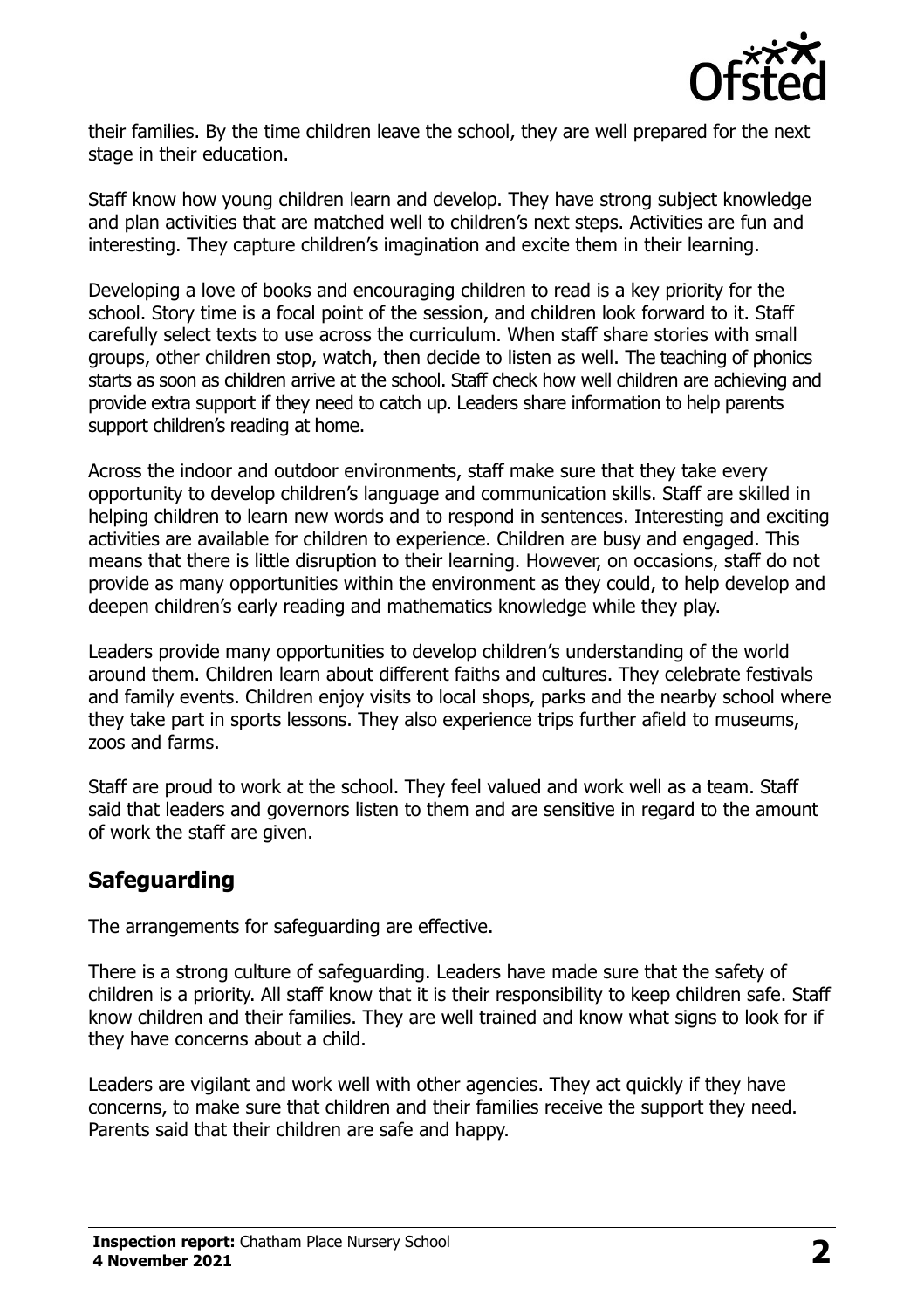

# **What does the school need to do to improve?**

# **(Information for the school and appropriate authority)**

■ Across the indoor and outdoor environments, activities to develop children's early reading and mathematics knowledge are at times not as good as they could be. This means that children are not able to make the most of the curriculum. Leaders should ensure that resources and activities are always of the highest standard.

#### **Background**

When we have judged a school to be good, we will then normally go into the school about once every four years to confirm that the school remains good. This is called a section 8 inspection of a good or outstanding school, because it is carried out under section 8 of the Education Act 2005. We do not give graded judgements on a section 8 inspection. However, if we find evidence that a school would now receive a higher or lower grade, then the next inspection will be a section 5 inspection. Usually this is within one to two years of the date of the section 8 inspection. If we have serious concerns about safeguarding, behaviour or the quality of education, we will deem the section 8 inspection as a section 5 inspection immediately.

This is the second section 8 inspection since we judged the school to be good in November 2012.

## **How can I feed back my views?**

You can use [Ofsted Parent View](https://parentview.ofsted.gov.uk/) to give Ofsted your opinion on your child's school, or to find out what other parents and carers think. We use information from Ofsted Parent View when deciding which schools to inspect, when to inspect them and as part of their inspection.

The Department for Education has further quidance on how to complain about a school.

If you are the school and you are not happy with the inspection or the report, you can [complain to Ofsted.](https://www.gov.uk/complain-ofsted-report)

#### **Further information**

You can search for [published performance information](http://www.compare-school-performance.service.gov.uk/) about the school.

In the report, '[disadvantaged pupils](http://www.gov.uk/guidance/pupil-premium-information-for-schools-and-alternative-provision-settings)' refers to those pupils who attract government pupil premium funding: pupils claiming free school meals at any point in the last six years and pupils in care or who left care through adoption or another formal route.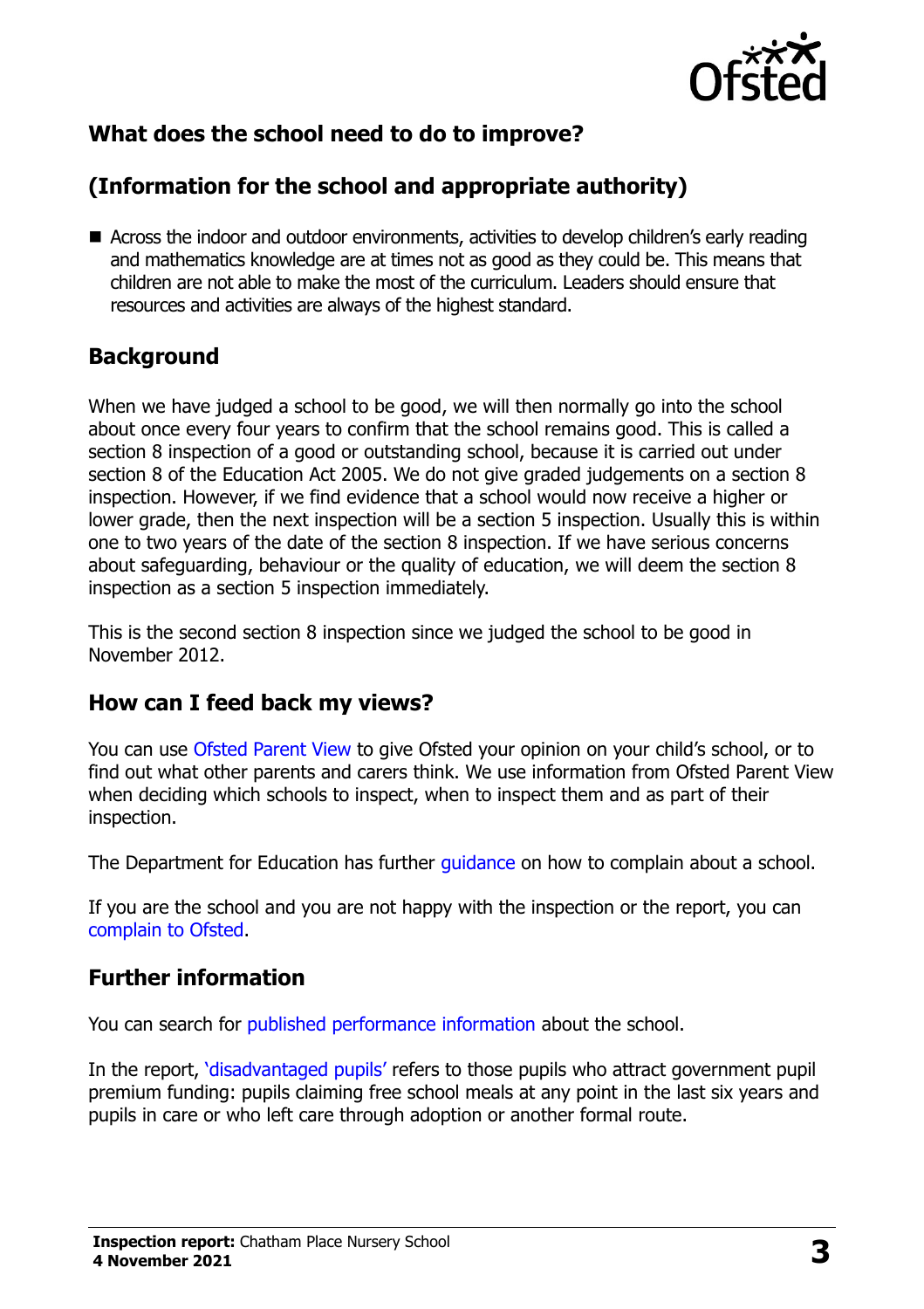

### **School details**

| Unique reference number             | 104503                                                                 |
|-------------------------------------|------------------------------------------------------------------------|
| <b>Local authority</b>              | Liverpool                                                              |
| <b>Inspection number</b>            | 10200067                                                               |
| <b>Type of school</b>               | <b>Nursery</b>                                                         |
| <b>School category</b>              | Community                                                              |
| Age range of pupils                 | $3$ to $4$                                                             |
| <b>Gender of pupils</b>             | Mixed                                                                  |
| Number of pupils on the school roll | 45                                                                     |
| <b>Appropriate authority</b>        | The governing body                                                     |
| <b>Chair of governing body</b>      | Angela Glanville                                                       |
| <b>Executive Headteacher</b>        | Andrea Connearn                                                        |
| Website                             | www.chathamnursery.co.uk                                               |
| Date of previous inspection         | 21 September 2016, under section 8 of the<br><b>Education Act 2005</b> |

#### **Information about this school**

■ The school does not use alternative provision.

#### **Information about this inspection**

- This was the first routine inspection the school received since the COVID-19 pandemic began. Inspectors discussed the impact of the pandemic with school leaders and have taken that into account in their evaluation.
- Inspectors met with the executive headteacher, head of school and members of staff.
- The lead inspector met with the chair of the governing body and with a representative of the local authority.
- **Inspectors spoke with parents as they dropped their children off at school.**
- Inspectors considered the three responses to the Ofsted online questionnaire, Parent View. Inspectors also considered the seven responses to the staff questionnaire and the one response to the pupil questionnaire.
- Inspectors looked at examples of children's work and spoke with children when visiting lessons.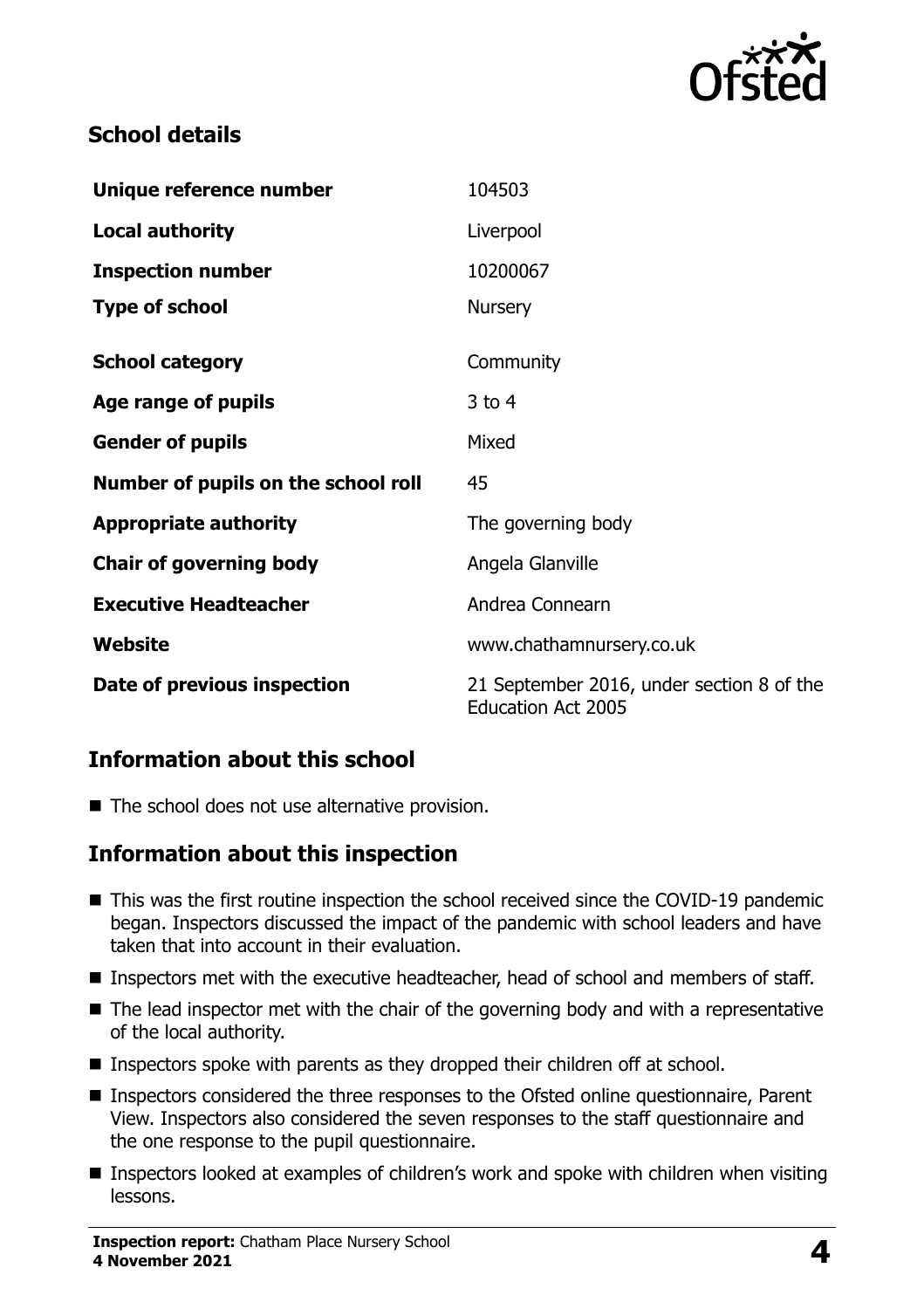

- Inspectors reviewed safeguarding documentation, considered how this relates to daily practice and spoke with staff.
- Inspectors completed deep dives into early reading, mathematics and expressive arts and design. Inspectors spoke with subject leaders and teachers. They visited lessons and looked at examples of children's work. The lead inspector observed children reading with a familiar adult. Inspectors also considered the planning of the curriculum in other areas of learning.
- **Inspectors observed children's behaviour in class and in the outdoor play areas. They** also spoke with staff about their well-being and workload.

#### **Inspection team**

Julie Barlow, lead inspector **Her Majesty's Inspector** 

Sue Eastwood **Her Majesty's Inspector**